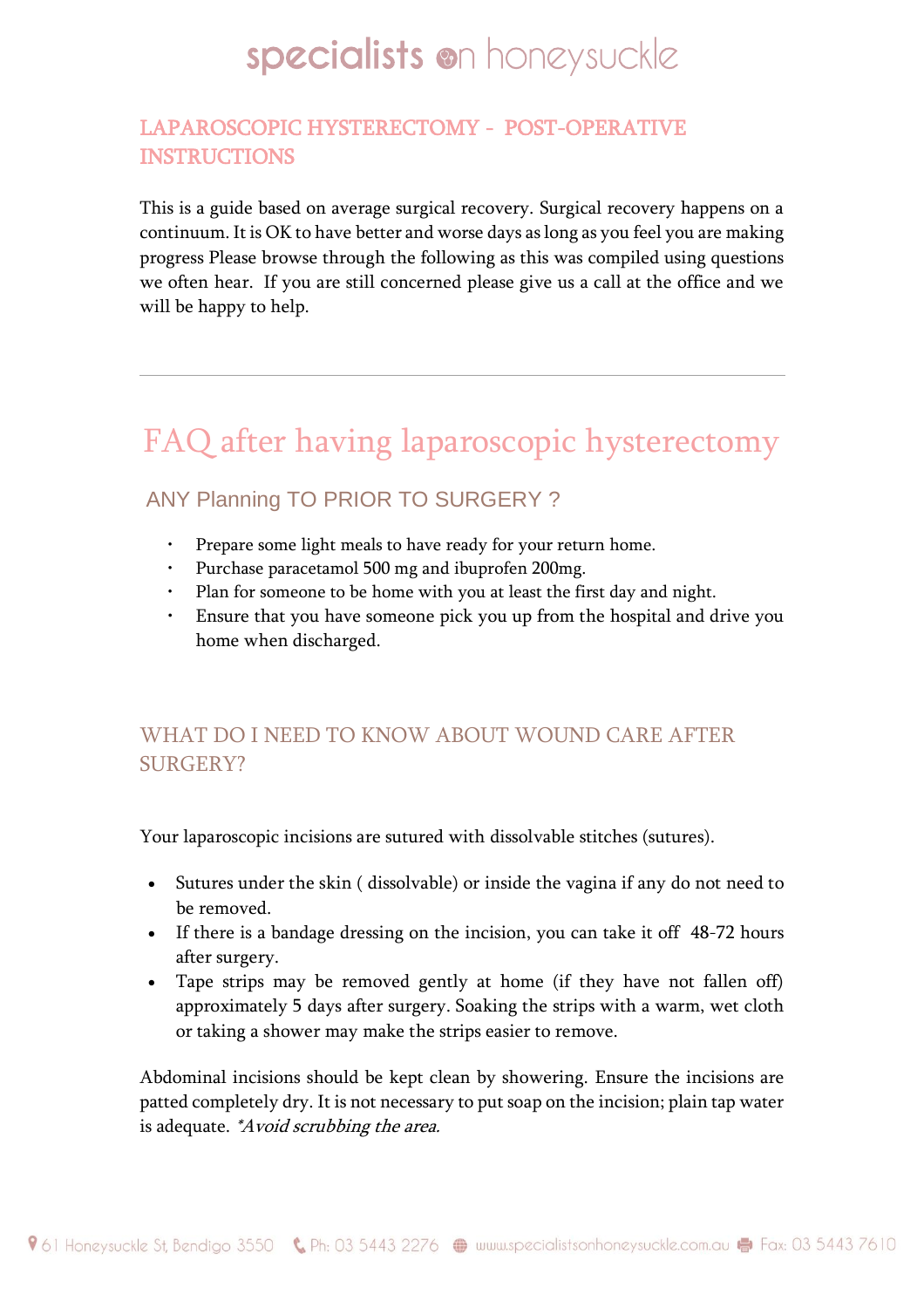The way your scar looks will change over time and may not reach its final appearance for up to a year. The area may feel either numb or sensitive to touch. This is normal.

Unless directed by Dr Agarwal, do not apply creams, ointments, or other substances to the incision. If the incision appears red, drains more than a drop or two of blood or fluid, drains pus, or begins to open, you should call us.

### HOW TO MANAGE PAIN AFTER MY GYNAECOLOGIC SURGERY?

#### Will I have pain?

Pain or discomfort should improve over time and can be managed with pain medications as needed. The location and severity of pain depends on the type of procedure. For example, women who have procedures that involve a skin incision (e.g., abdominal hysterectomy, laparoscopy) will have pain in the area of the incision, while other procedures that are performed inside the uterus (e.g., hysteroscopy, endometrial ablation) may be followed by a crampy sensation (similar to menstrual cramps).

#### Gas pain

It is common to develop occasional crampy pain and bloating in the abdomen after surgery. This is caused by gas building up in the intestines. The discomfort is usually temporary and will resolve after passing gas or having a bowel movement.

#### Shoulder pain

Women who have laparoscopic surgery may have shoulder pain as a result of the gas used to expand the abdomen during surgery. The shoulder pain can last up to one week and can be eased with heat packs- carefully applied to avoid burns.

#### What should I do about pain?

Some women find it helpful to avoid uncomfortable positions or activities, support their abdomen with a folded blanket or pillow, or to hold a hot water bottle over the painful area (close the bottle tightly and cover with a towel to avoid burns).

Be proactive about pain medication- take the medication before the pain becomes severe or in anticipation of being more active.

#### Types of pain medication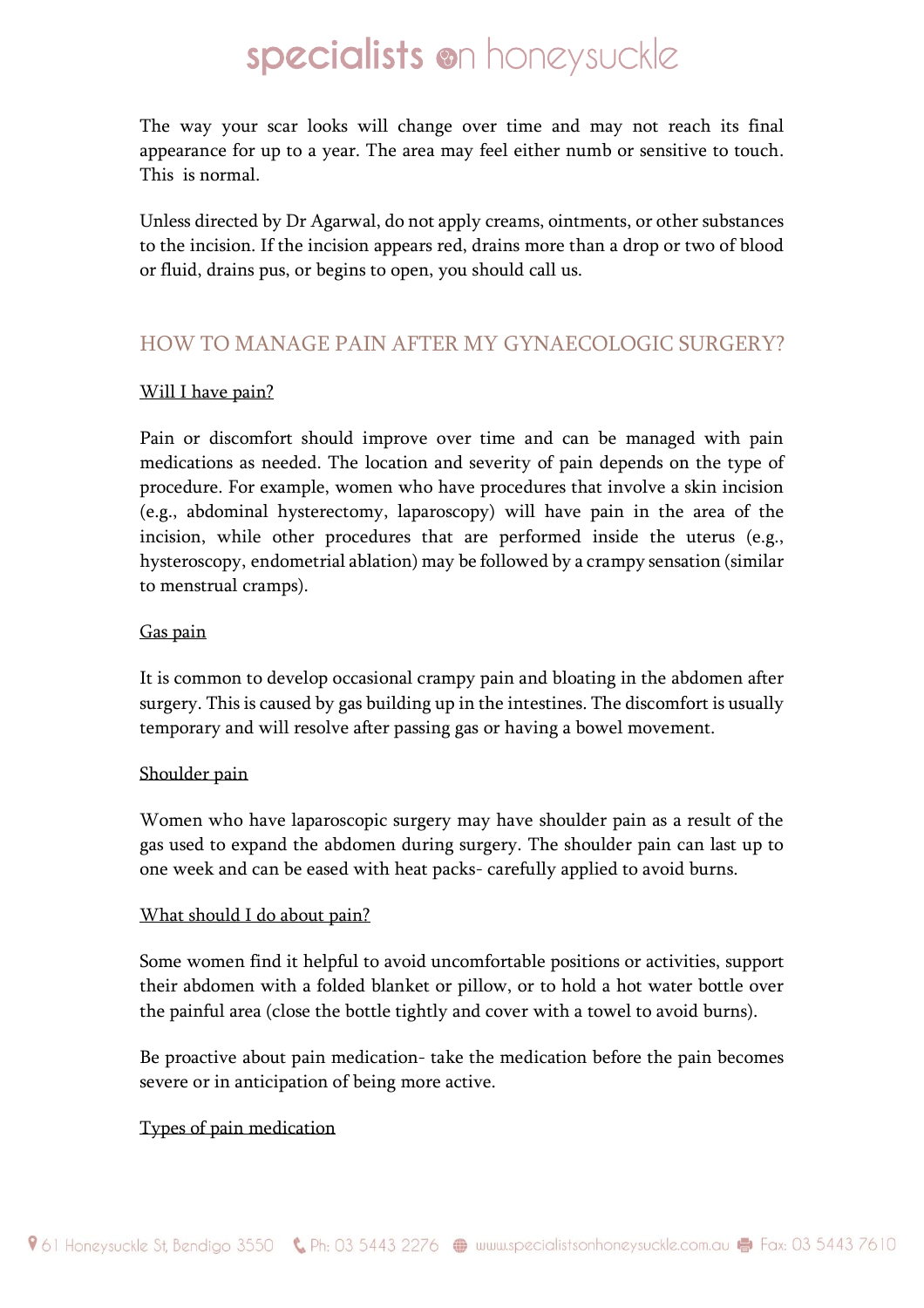We will provide you with a prescription for additional pain medicine after you are discharged from the hospital. These stronger medications include but not limited to narcotics (e.g., oxycodone, hydrocodone), or combinations of paracetamol and codeine (e.g., Panadeine Forte).

If you are taking other medications, ask your healthcare provider whether it is safe to take these and pain medications at the same time. \*Do not drink alcoholic beverages, drive, or perform other activities that require concentration while taking narcotic pain medications.

## WHAT ABOUT VAGINAL BLEEDING AFTER GYNAECOLOGIC SURGERY?

Some light vaginal spotting or bleeding is expected and may continue for several weeks after gynaecologic surgery. Occasionally (especially in the first week after surgery), you may have an episode of heavy bleeding when you stand up or after urinating.

If bleeding is heavy (more than a menstrual period OR completely soaks a large pad in one hour) do not hesitate to contact us.

A pad may be used, but tampons should generally be avoided.

## WILL MY URINARY SYSTEM BE AFFECTED AFTER GYNAECOLOGIC SURGERY?

#### Is it normal if it hurts when I urinate?

If you have had vaginal surgery, you may feel a pulling sensation during urination or you may feel sore if the urine falls on vaginal stitches. It can be normal to urinate frequently after surgery. Please contact us should you have any of these symptoms

- Burning with urination
- Needing to urinate frequently or urgently and then urinating only a few drops
- Temperature greater than  $38\degree$ C (measure with a thermometer)
- Pain on one side of your upper back that continues for more than one hour or keeps coming back
- Blood in your urine (you can check to see if this is just vaginal blood falling into the toilet by holding toilet tissue over your vagina)

#### What should I do if it is difficult to urinate?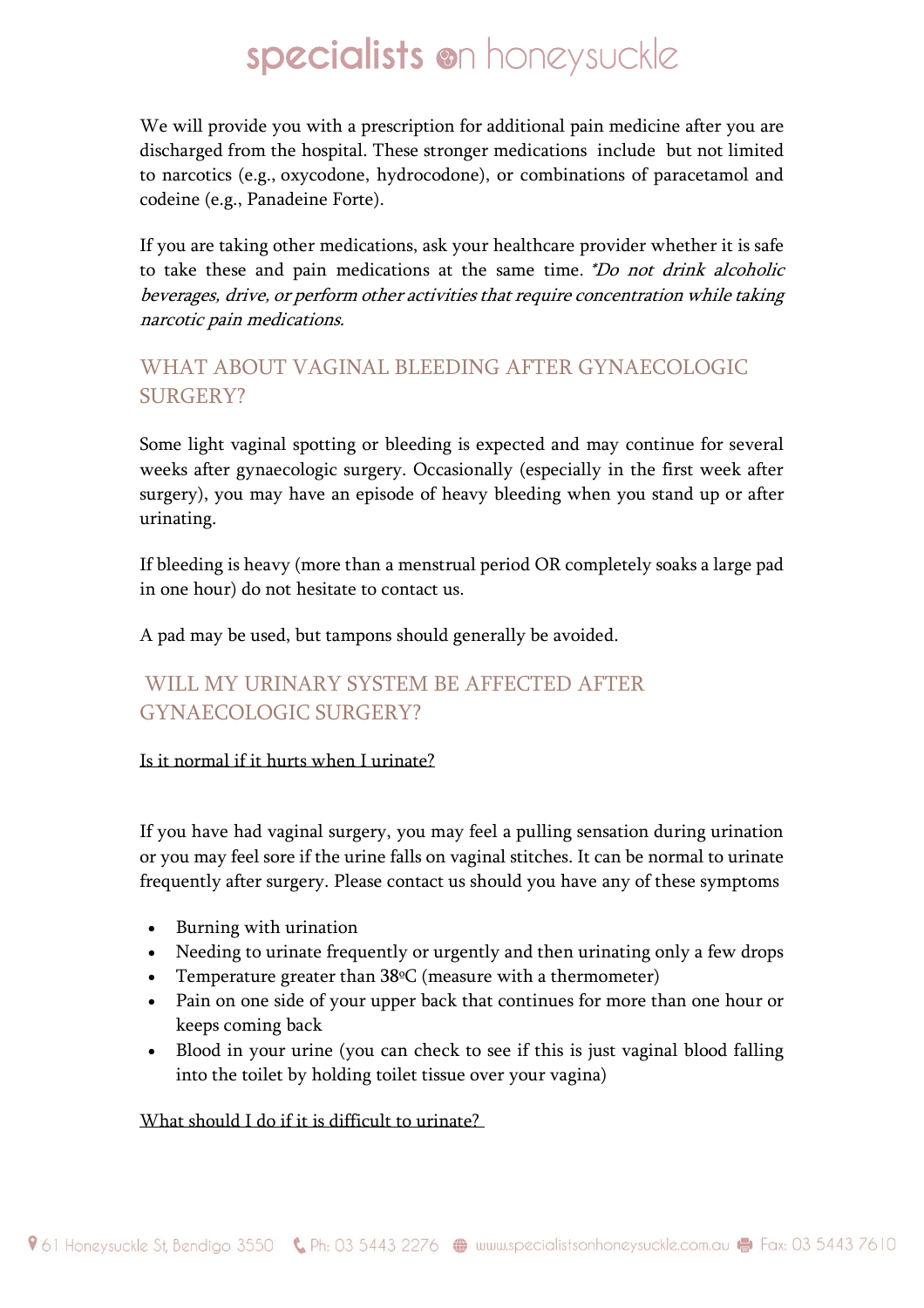Most women urinate at least every four to six hours, and sometimes more frequently. If you have not urinated for six or more hours (while you are awake) or if you feel the need to urinate and it cannot pass urine, you should contact us immediately.

### WHEN SHOULD I RESUME NORMAL ACTIVITY AFTER GYNAECOLOGIC SURGERY?

#### Should I limit my activity?

It is normal to feel tired for a day or two after surgery, especially if general anesthesia was used. Given you have had a major surgery, you may feel tired for longer. Taking a few short naps during the day or resting when you are tired may help.

While rest is important, it is also important to walk around several times per day, starting the day of surgery. This helps to prevent complications, such as blood clots, pneumonia, and gas pains. You can resume your normal daily activities as soon as you are comfortable. Walking and stair climbing are fine. Gradually increasing your activity level as you are able.

#### Can I take a shower or bath?

Your dressing is waterproof. You can shower, but tub baths and swimming should be avoided at least for about 2 -3 weeks.

#### Are there limits on what I can lift?

Lifting heavy objects can increase stress on the healing tissues. Most patients are asked to avoid lifting heavy objects ( $\geq$  5 kilos ) from the floor; if the object cannot be lifted with one hand, you should ask for help. \*Restrictions on lifting are generally recommended for six weeks.

#### Can I drive or travel?

After a laparoscopic hysterectomy you can resume driving after 4 weeks and 6 weeks after open abdominal hysterectomy.

If in doubt call your car insurance company and determine if there are any restrictions on your insurance coverage. You should be well enough to be able to react effectively in an emergency situation if needed.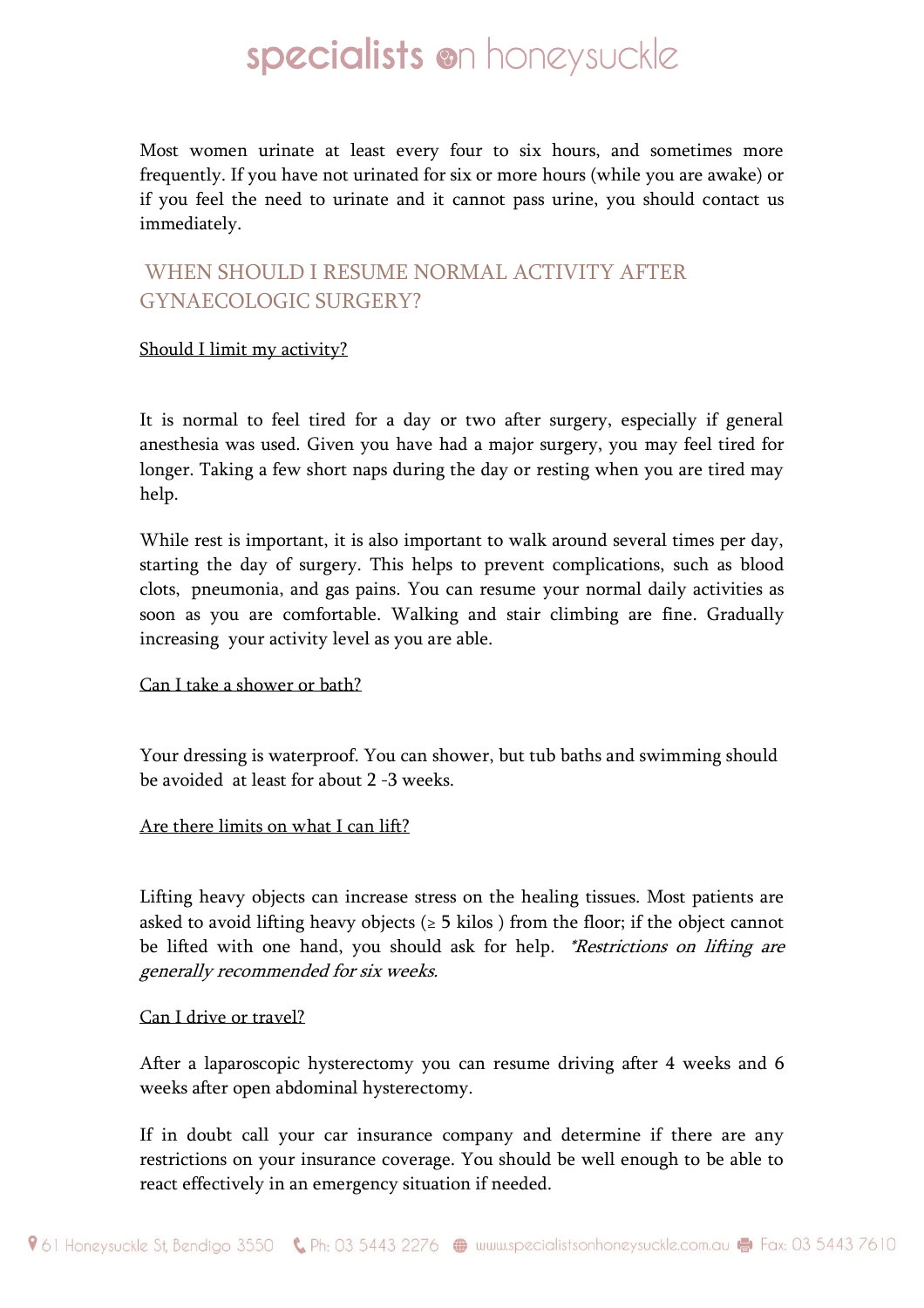We recommend avoiding long trips by car, train, or airplane during the first two weeks after major gynecologic surgery (e.g., hysterectomy).

\*You should not drive a car until you can move easily and no longer require narcotic pain medications.

#### Can I have sex? Can I use tampons?

After most types of major gynecologic surgery such as a hysterectomy, you should not put anything in your vagina until the tissues are completely healed to avoid an infection which may interfere with healing.

This includes tampons, fingers, and all types of sexual activity that involve the vagina. Usually after hysterectomy sexual activity can be resumed after 6 weeks.

#### When can I return to work?

For a Hysterectomy, you may require four to six weeks to recover. Time out of work also depends upon your daily activities at work; a person who sits at work may be able to return to work sooner than someone whose job requires them to stand, walk, or lift.

#### MY DIGESTIVE SYSTEM AFTER GYNAECOLOGIC SURGERY?

What can I eat?

You may eat and drink normally after gynaecologic surgery once you have been reviewed by the nurses on the ward. You may have a decreased appetite for the first few days after surgery; eating small, frequent meals or bland, soft foods may help.

A high fiber diet may help to prevent constipation, although other treatments for constipation are also available. Also be sure to drink enough water to stay well hydrated and to prevent constipation.

How do I treat constipation?

Constipation is common after surgery and usually resolves with time and/or treatment. Constipation means that you do not have a bowel movement regularly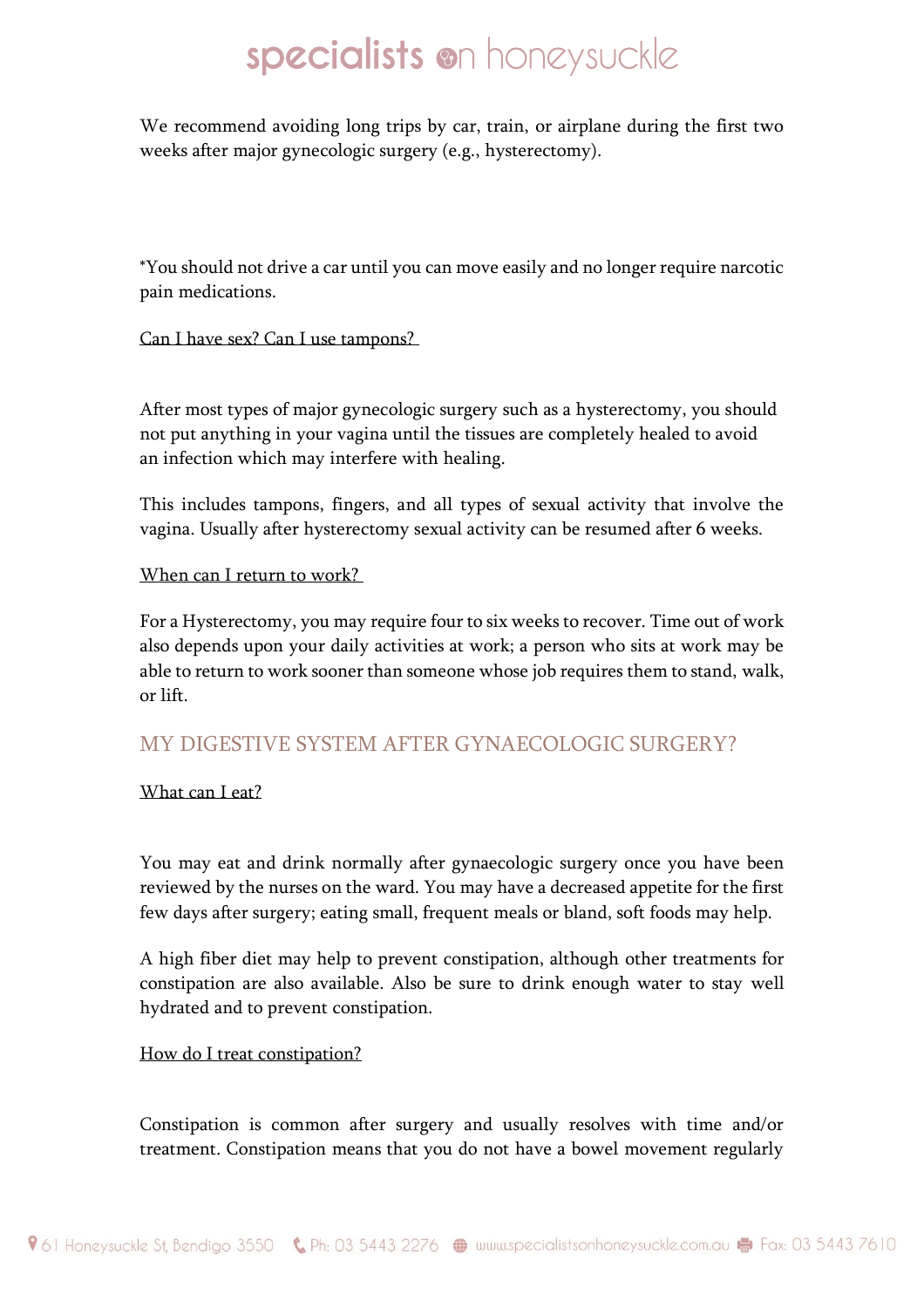or that stools are hard or difficult to pass. Constipation can be made worse by narcotic pain medications e.g. Panadeine.

If you are vomiting in addition to constipation, or if your surgery involved the stomach or intestines, contact us before using medications to treat constipation.

A common approach to constipation after surgery is to take a laxative or fiber supplement (e.g., psyllium [Metamucil]). This can be taken with a stool softener (e.g., Coloxyl).

If the initial treatment does not produce a bowel movement within 24 to 48 hours, the next step it to take a stimulant laxative that contains senna (e.g., Senokot) or bisacodyl (Dulcolax). Read the directions and precautions on the package before using these treatments.

If these treatments do not produce a bowel movement within 24 hours, you should contact us for further advice.

Once the bowels begin to move, you may want to continue using a stool softener (e.g., docusate [Coloxyl]) on a daily basis to keep the stools soft.

This treatment may be taken for as long as needed.

What if I have diarrhea?

Some women have a few days of soft stools after surgery, especially after taking medication for constipation. If you have watery stools more than twice a day or have blood in your stool, you should contact us.

#### WHAT FOLLOW-UP DO I HAVE AFTER MY SURGERY ?

Your post-operative review should have been booked when you had your operation. If this is not the case, please call the rooms at your earliest convenience to do so.

#### THE APPOINTMENT IS IMPORTANT TO:

Go through the surgical procedure details to ensure you have thorough understanding of the surgery performed.

• Check the results of histopathology and any other tests performed during or after the surgery.

• Review pictures taken during the surgery ( laparoscopy/ hysteroscopy)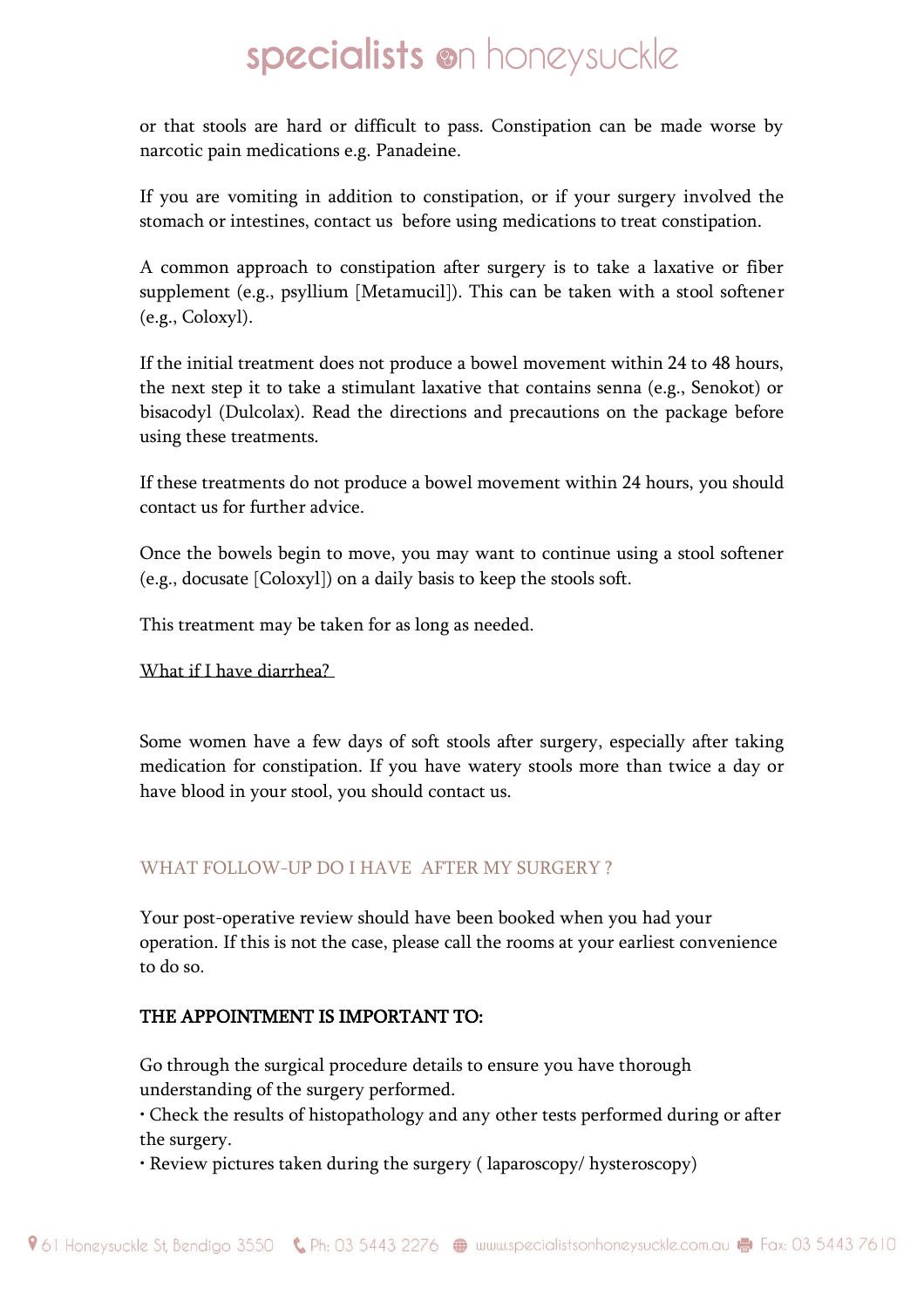• Make plans for further treatment. Depending on what you had, you might need further tests, follow up and/or ongoing care.

This appointment is a good opportunity to ask questions about the procedure you had, for example:

- Were there any abnormal findings?
- Was my cervix removed?
- Were my ovaries removed? Which ovary was operated on or removed?
- Was mesh or any other permanent surgical material used?

A copy of this information, including a copy of the histology will be sent to your GP.

## WHEN DO I CALL?

You should call if you experience any of the following:

\*Please present there and advise the staff there that you are my pvt patient!

- Abdominal pain or bloating that is severe, lasts for 3 hours or more, and is not relieved after taking the recommended dose of pain medication
- Shortness of breath or chest pain
- Vaginal bleeding that is heavy (heavier than a menstrual period or completely soaks a large sanitary pad) and continues for more than one hour
- Nausea or vomiting that continues for more than one day or that make it impossible to eat or drink
- Fever greater than 38 °C (measure your temperature with a thermometer)
- Skin incision changes redness, drainage of fluid or pus, or opening of the incision
- Swelling in an extremity (leg or arm) that is much greater on one side than the other
- Foul-smelling, green, or dark yellow vaginal discharge
- Inability to empty the bladder or burning with urination
- Inability to move the bowels for three days
- Loose or watery stools two or more times a day OR bloody stools.
- You think something is not right and you feel you need to tell or check with someone.

## POST SURGERY CONTACT PATHWAY: